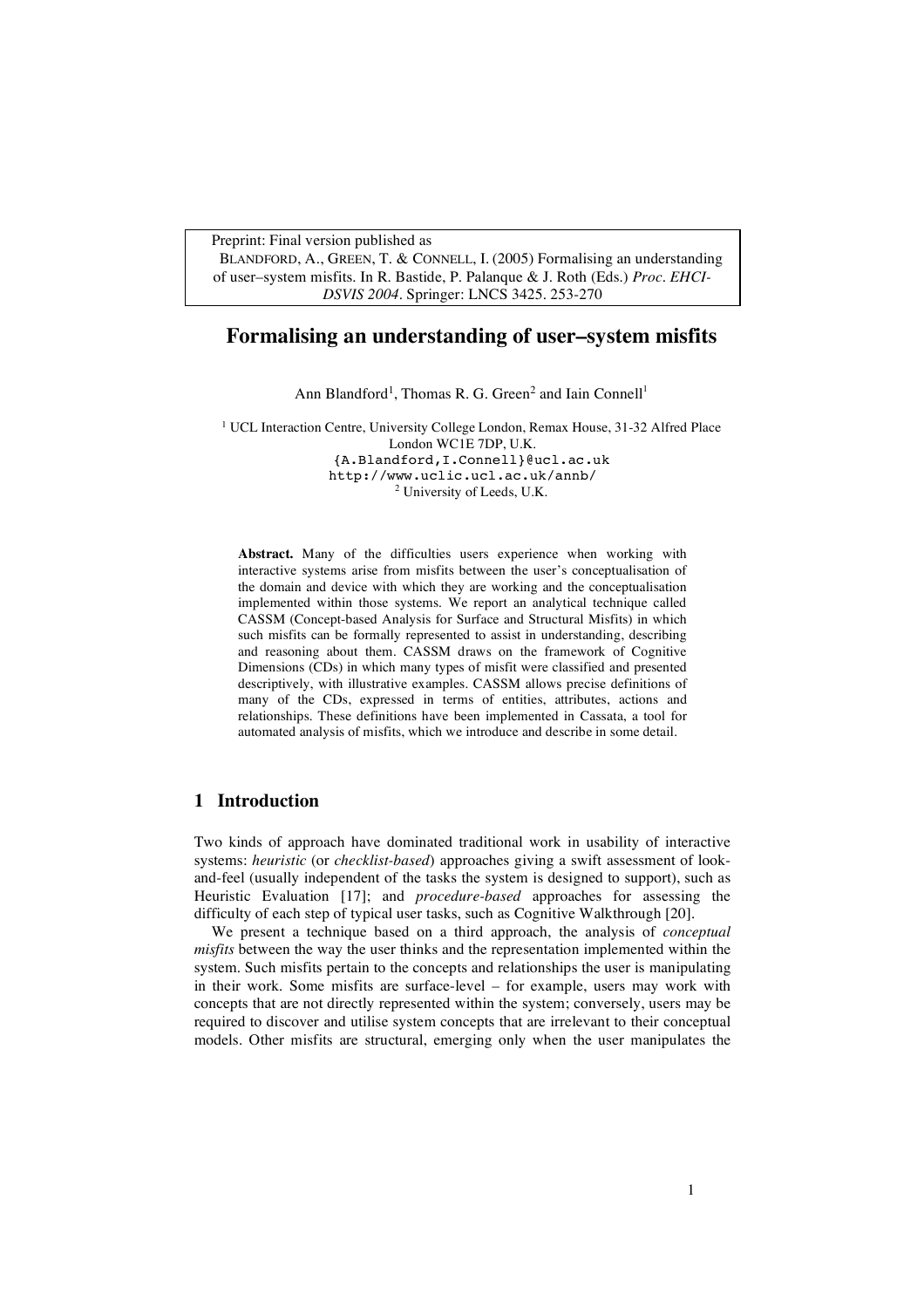structure of some representation and finds that changes that are conceptually simple are, in practice, difficult to achieve.

We outline an approach to usability evaluation called Concept-based Analysis of Surface and Structural Misfits (CASSM), and present Cassata, a prototype analysis tool that supports the analyst in identifying misfits. As will become apparent, in CASSM structural misfits are not analysed directly in terms of the procedures that users follow to make a change, as might happen using a procedural approach; instead, CASSM identifies which elements of a structure are and are not accessible to a user and amenable to direct modification, thereby deriving warnings of potential misfits.

### **1.1 Misfits and their analysis**

Many approaches to usability evaluation, including work in the previously-mentioned traditions of heuristic and procedure-based analysis, have generated lists of specific user problems with a given design, but have failed to impose any structure on the lists. Each user difficulty that is spotted is a thing in itself. From one occurrence we learn nothing about how to predict further occurrences, nor how to improve design practice.

CASSM builds on the approach known as the 'Cognitive Dimensions of Notations' framework (CDs) [3,4,14,15], in which some important classes of structural misfits have been articulated and described. For example, 'viscosity' describes the 'degree of resistance to small changes': in a viscous system, something is more difficult to change than it should be – a single conceptual action demands several device actions. An example would be adding a new figure near the beginning of a document then having to increment all subsequent figure numbers and within-text references to those numbers: some word processing applications explicitly support this activity but most do not, making it very repetitive. Viscosity may be a serious impediment to the user's task or it may be irrelevant to that task, if for instance the user is searching for a target but not trying to make a change; the CDs framework therefore distinguishes types of user activity and offers a conjecture as to how each dimension affects each activity.

The Cognitive Dimensions framework as originally created [12] was intended to promote quick, broad-brush evaluation, giving non-specialists a usability evaluation technique that was based on cognitive analysis yet required no expertise from the analyst. It relied purely on definition by example. To a degree this was successful. The idea of viscosity is intuitively appealing; examples can illustrate the idea; and a vocabulary of such ideas can be used to support discourse and reasoning about features of a design, with a view to improving that design [3]. However, despite the development of a CDs tutorial [14], and a questionnaire-based evaluation tool [2], potential users have found that they need to learn too many concepts and that those concepts are not defined closely enough to avoid disagreement over the final analysis.

More than one attempt has been made to sharpen the definitions of CDs [11,19] but those attempts have lost the feel of quick, broad-brush evaluation, making them unappealing to the intended user, the non-specialist analyst.

In this paper, we show that several CDs and related user–system misfits can be represented reasonably faithfully in a form that better preserves the original quickand-dirty appeal of CDs. With these definitions, not only are the misfit notions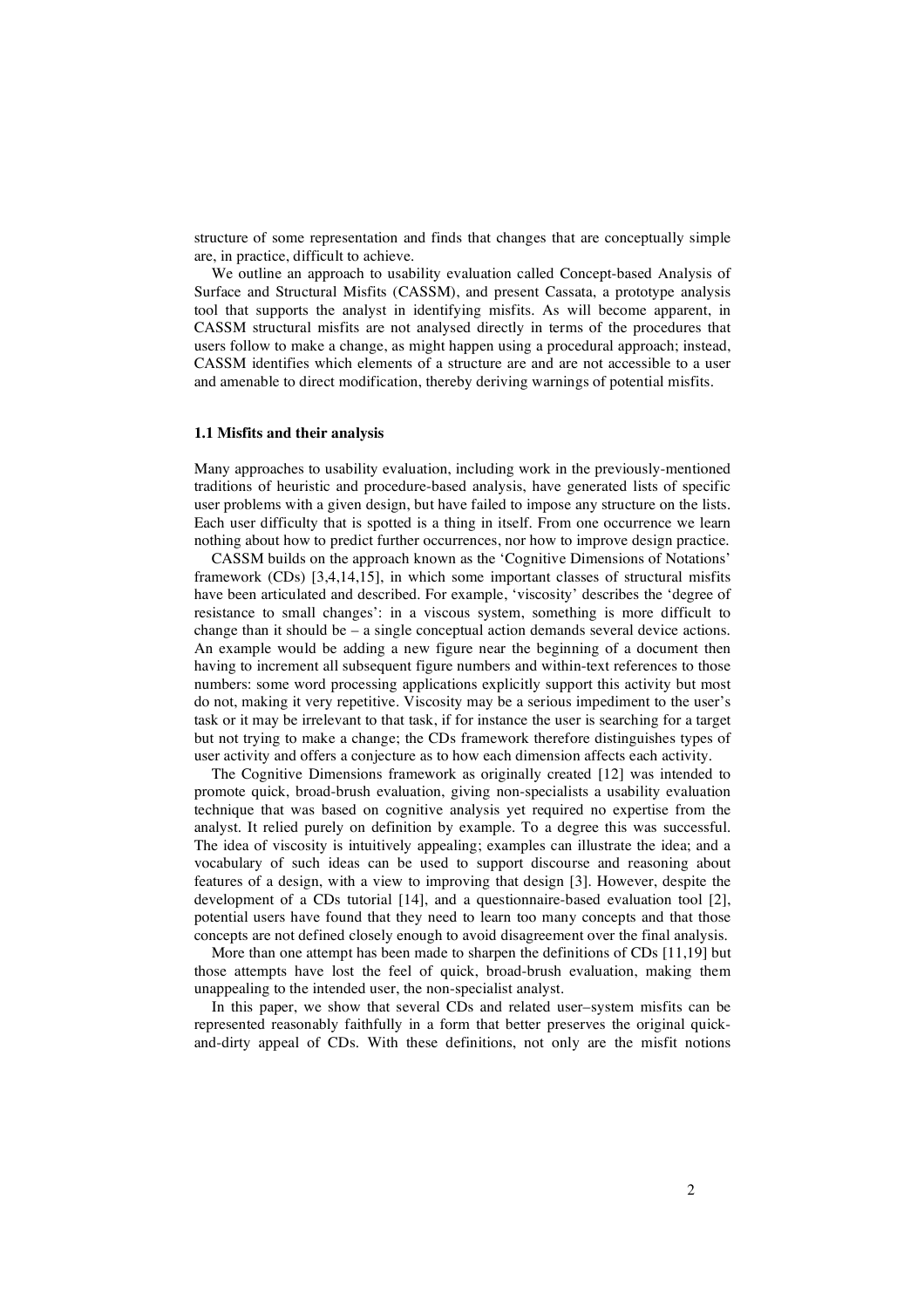clarified, but it becomes possible for potential misfit occurrences to be automatically identified within Cassata, the tool that we shall describe below.

It must be kept in mind throughout that our form of analysis can only describe *potential* user problems. Whether a particular misfit causes real difficulties will depend on circumstances that are not described here.

## **2 CASSM and Cassata: a brief introduction**

CASSM is a usability evaluation technique that focuses on the misfits between user and device. It was formerly known as Ontological Sketch Modelling (OSM [10]), because the approach involves constructing a partial (Sketchy) representation (Model) of the essential elements (Ontology) of a user–system interaction; the name has recently been changed to reflect a shift of focus towards the two types of misfits rather than the ontology representation.

CASSM developed from our earlier work on Entity Relationship Modelling of Information Artifacts (ERMIA [11]) and Programmable User Modelling (PUM [8]). It has also been informed by the work of others on what could broadly be termed misfit analysis, such as Moran's External Task Internal Task (ETIT) analysis [16] and Payne's Yoked State Spaces [18]. The basis of CASSM is to compare the concepts that users are working with (identified by an appropriate data gathering technique such as interviews, think-aloud protocols or Contextual Inquiry [1]) with the concepts implemented within the system and interface (identified by reference to sources such as system documentation or an existing implementation). Conceptual analysis involves identifying the concepts users are working with, drawing out commonalities across similar users (see for example [7]) to create the profile of a typical user of a particular type,; the analyst can then assess the quality of fit between user and system. As analysis proceeds, the analyst will start to distinguish between entities and attributes (as defined below), and to consider what actions the user can take to change the state of the system. Finally, for a thorough analysis, various relationships between concepts are enumerated to identify structural misfits. Each of these stages of misfit analysis is discussed in more detail below.

To support analysis, a demonstrator tool called Cassata is under development. Screen shots included in this paper are taken from version 2.1 of the tool. (Version 3 can be downloaded from the project web page [9].) The tool has provided a focus for developing the precise definitions of misfits included in this paper, and also a means of testing those definitions against a repertoire of examples that have previously been discussed informally.

Figure 1 shows the Cassata window for a partial description of a word processor document. For clarity, the picture is cropped from the right. This particular description is discussed in more detail in section 4.1; here we simply outline its main features.

It is a description of a set of figures (pictures or diagrams) in a document, which consists of one or more individual figures. For the user, there is the important idea that the figures should be sequentially numbered – so the *number-sequence* is important, and is an attribute of the *set-of-figs*. Each *figure* has an attribute which is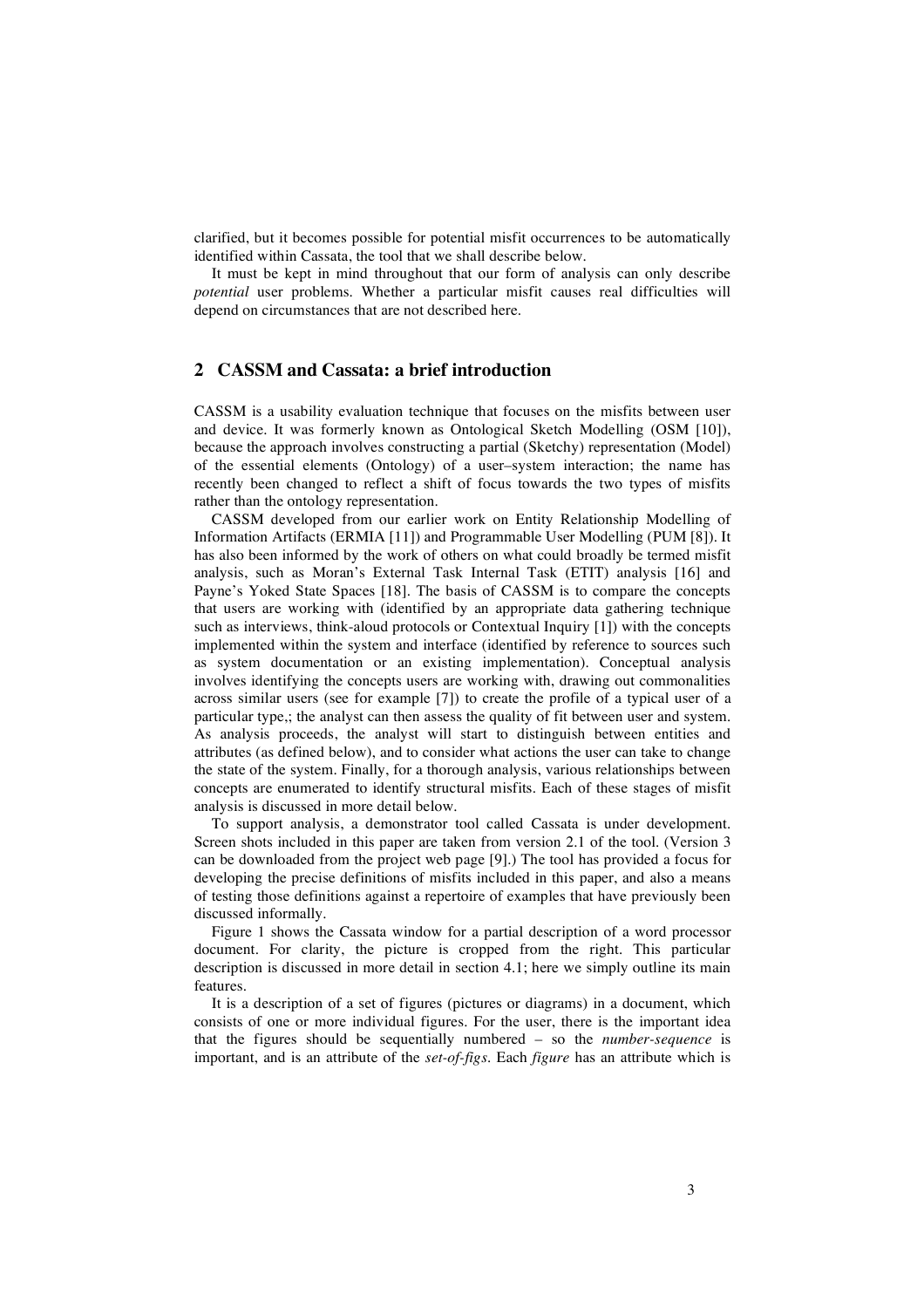|   |                         |         | document3.csm |         |                 |                 |  |  |
|---|-------------------------|---------|---------------|---------|-----------------|-----------------|--|--|
|   | Document Model          |         |               |         |                 |                 |  |  |
|   | entities and attributes | ш       |               | s       | S/C             | c/d             |  |  |
|   | set-of-figs             | present | difficult     |         | easy            | <i>indirect</i> |  |  |
|   | number-sequence         | present | difficult     |         | easy            | <b>indirect</b> |  |  |
|   | figure                  | present | present       | present | easy            | easy            |  |  |
| A | number                  | present | present       |         | easy            | easy            |  |  |
|   |                         |         |               |         |                 |                 |  |  |
|   |                         |         |               |         |                 |                 |  |  |
| R | actor                   |         | type.         |         | acted on        |                 |  |  |
| o | number                  |         | affects       |         | number-sequence |                 |  |  |
|   | set-of-figs             |         | consists of   |         | figure          |                 |  |  |

its particular *number*, and changing a figure number changes the overall sequence of figure numbers.

**Fig. 1.** Cassata data table for a partial description of a document. The upper table describes concepts (i.e. entities and their attributes); the lower describes relationships between those concepts.

The top half of the window shows information about concepts (entities such as *figure* and attributes such as *number*): for each concept, three columns show whether it is present, difficult or absent for the user, interface and system respectively; the next two columns show how easy it is to set or change the value of an attribute, or to create or delete an entity; the final column is a notes area in which the analyst can add comments. To take the first row as an example: the set-of-figs is a conceptual entity that is meaningful to the user, is not clearly represented at the interface ('difficult') and absent from the underlying system model. It is easy to create a set of figures, (because this happens automatically as the user adds figures) but harder to delete it (done indirectly because that requires deleting *all* the individual figures).

The bottom half of the window shows information about relationships (such as *affects* and *consists of*) between concepts. In this particular case, the two lines of input state that changing any *number* (of a *figure*) affects the *number-sequence* (of the *set-of-figs*) and that a *set-of-figs* consists of (many) *figures*.

Having briefly presented the background to CASSM and Cassata, we now focus in more detail on the definitions of various kinds of misfits.

# **3 Surface Misfits**

Surface misfits are those that become apparent without considering the details of structural representations within the system and how those representations are changed. Within 'surface', there are three levels of misfit: just identifying system and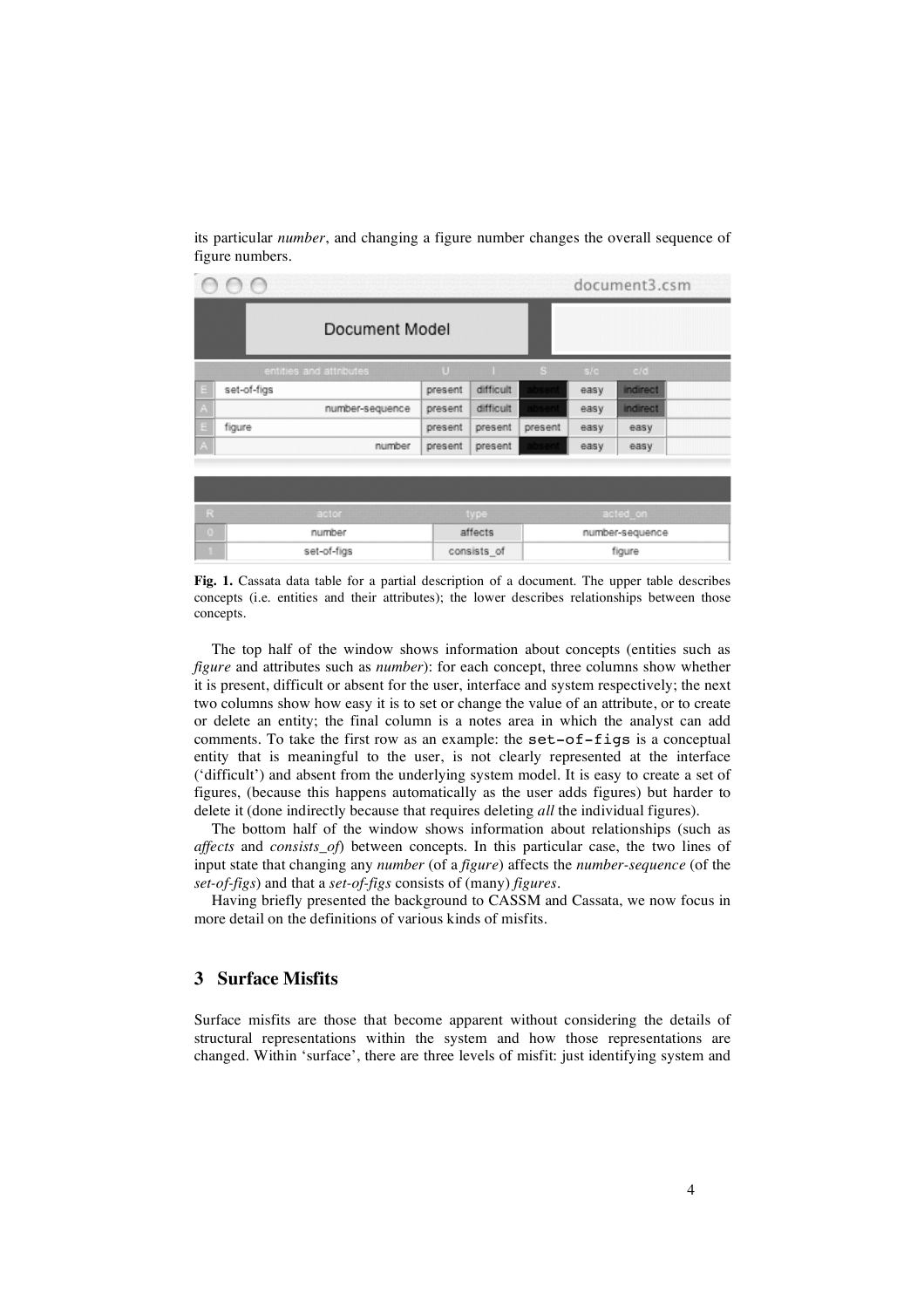user concepts, with little reference to the interface between the two (section 3.1); more detailed analysis in terms of how well each concept is represented by the user, interface and system (section 3.2); and analysis in terms of what actions are needed to change the system, and whether there are problems with actions (section 3.3).

#### **3.1 Level 1: Misfits between the user and the system**

Misfits between user and system are probably the most important surface-level misfits. There are three important cases: user concepts that are not represented within the system; system concepts that are inaccessible to the user; and situations where a user concept and a system concept are similar but not identical.

**User concepts that are not represented within the system** cannot be directly manipulated by the user. The *set-of-figs* discussed above is an example of such a concept. Other examples are using a field in an electronic form to code information for which that form was not actually designed, or keeping paper notes alongside an electronic system to capture information that the system does not accept.

Unrepresented concepts are often the most costly form of misfit; they may force users to introduce workarounds, as users are unable to express exactly what they need to, and must therefore use the system in a way it was not designed for. They sometimes result in structural misfits such as viscosity, as described below.

**System concepts that are not immediately available to the user** need to be learned. At a trivial level, these might include strictly device-related concepts like scroll-bars, which may be simple to use but nevertheless need to be learnt. A slightly more complex example is the apparatus of layers, channels and masks found in many graphics applications – these can cause substantial user difficulties, particularly for novice users.

For users, these misfits may involve no more than learning a new concept, or they may require the users' constant attention to the state of something that has little significance to them, such as the amount of free memory.

**User- and system concepts that are similar but non-identical**, and which are often referred to by the same terms, can cause more serious difficulties. One example in the domain of diaries is the idea of a 'meeting'. When a user talks about a meeting, they usually mean a pre-arranged gathering of particular individuals at an agreed location with a particular broad purpose (and perhaps a detailed agenda). Within some shared diary systems, a meeting has a much more precise definition, referring to an event about which only other users of the same shared diary system can be kept fully informed, and which has a precise start time and precise finishing time, and possibly a precise location. The difference between these concepts is small but significant [5].

Another example, within the domain of ambulance dispatch, is the difference between a *call* and an *incident*. A particular system we studied processed information strictly in terms of calls, whereas staff dealt with incidents (about which there may be one or many calls); this was difficult to detect initially because the staff referred to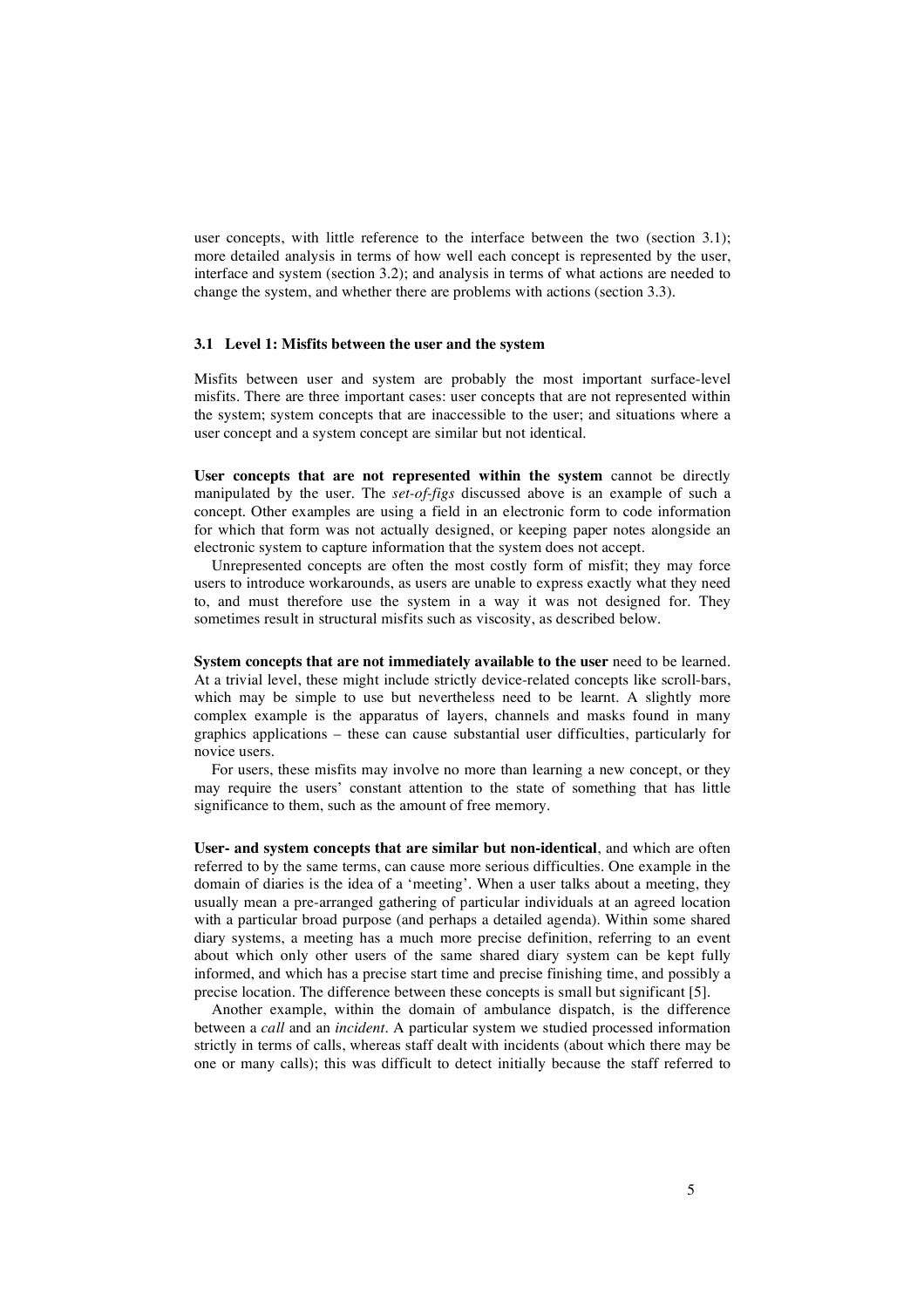them as 'calls' [7], but the failure of the system to integrate information about difference calls added substantially to staff workload as they processed the more complex incidents.

These misfits may cause difficulties because the user has to constantly map their natural understanding of the concept onto the one represented within the system, which may have a subtly different set of attributes.

### **3.2 Level 2: Adding Interface Considerations**

The second level starts to draw out issues concerning the interface between user and system. For each of user, interface and system, a concept may be *present*, *difficult* or *absent.*

In all cases, *present* means clearly represented and *absent* means not represented. We assume that underlying system concepts are either present or absent, whereas for the user or at the interface there are concepts that are present but *difficult* in some way.

For users, *difficult* concepts are most commonly ones that are implicit- ideas they are aware of if asked but not ones they expect to work with. An example would be the end time of a meeting in the diary system mentioned above: if one looks at people's paper diaries, one finds that many engagements have start times (though these are often flagged as approximate – e.g. '2ish') but few have end times, whereas electronic diaries require every event to have an end time. This forces users to make explicit information that they might not choose to. Another source of difficulty might be that the user *has to learn* the concept.

Similarly, there are various reasons why a concept may be represented at the interface but in a way that makes it difficult to work with. Difficulties that interface objects may present include:

*Disguised*: represented, but hard to interpret;

 *Delayed*: represented, but not available to the user until some time later in the interaction;

 *Hidden*: represented, but the user has to perform an explicit action to reveal the state of the entity or attribute; or

 *Undiscoverable*: represented only to the user who has good system knowledge, but unlikely to be discovered by most users.

Which of these apply in any particular case  $-$  i.e. why the interface object might cause user difficulties – is a further level of detail that can be annotated by the analyst; for the sake of simplicity, this additional level of detail is not explicitly represented within Cassata.

At the simplest level, anything that is *difficult* or *absent* represents a misfit that might cause user difficulties. As discussed above, concepts that are difficult or absent for the user are ones that need to be learnt and worked with; how much difficulty these actually pose will depend on the interface representation. Conversely, concepts that are present for the user but absent from the underlying system will force the user to find work-arounds. In addition, as discussed above, poor interface representations are a further source of difficulty that are not considered at level 1.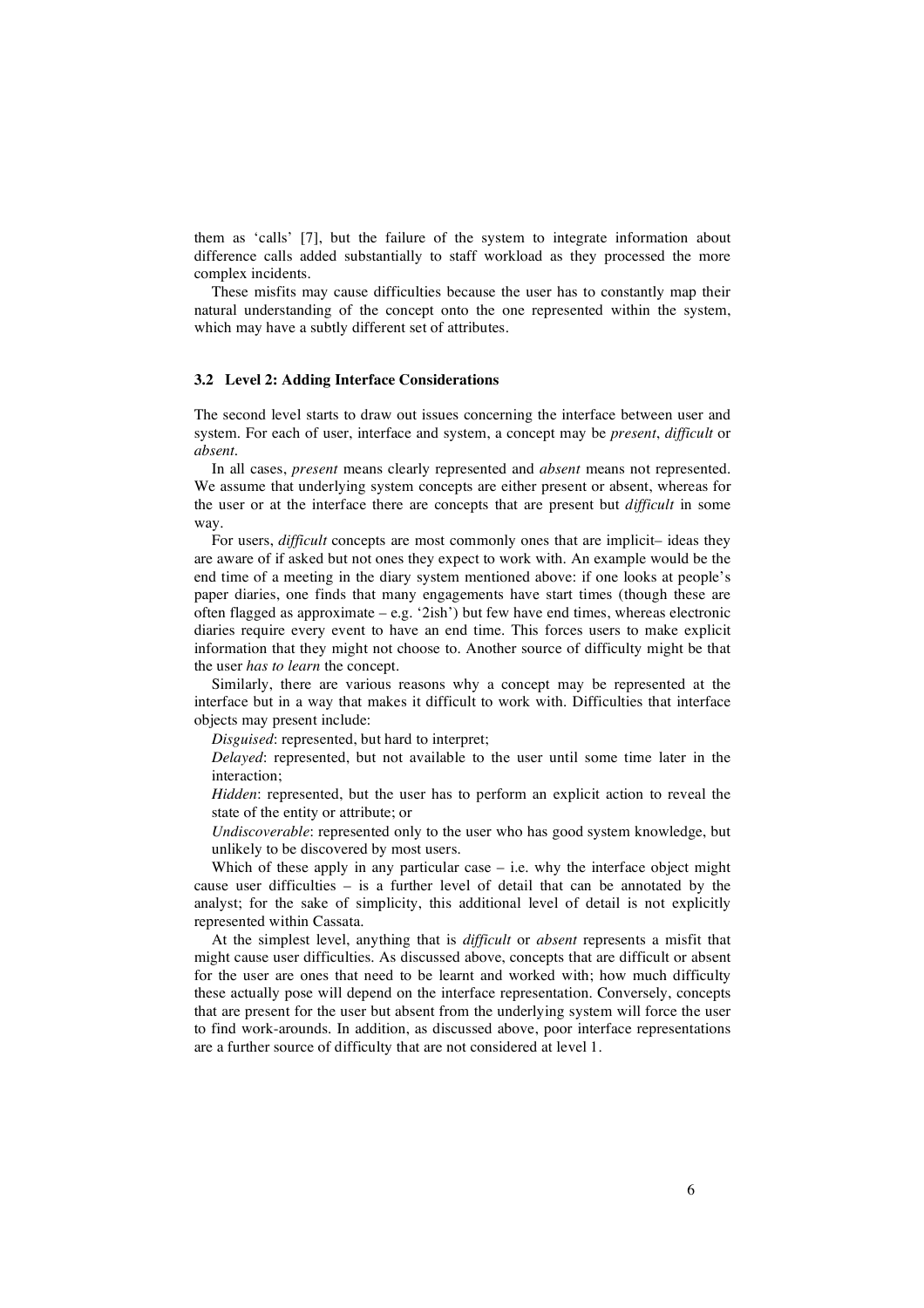### **3.3 Level 3: Considering Actions**

At levels 1 and 2, we have referred to 'concepts' without it being necessary to distinguish between them. For deeper analysis, it becomes necessary to distinguish between entities and attributes. A description in terms of entities and attributes is illustrated in the screen-shot from the Cassata tool shown in Figure 1 (above). There, we used the terms 'entity' and 'attribute' without precisely defining them.

An *entity* is a concept that can be created or deleted, or that has attributes which the analyst wants to enumerate. In figure 1, entities are shown in the left-hand column, left-justified. Note also the 'E' in the left margin.

An *attribute* is a property of an entity. In Figure 1, attributes are shown rightjustified in the left-hand column. Note also the 'A' in the left margin. Attributes can be set ('**S**/C') or changed ('**C**/D').

For economy of space, the same columns are used to define how easy it is to create ('S/**C**') or delete ('C/**D**') entities. Each of these actions can be described as follows:

*Easy*: no user difficulties.

 *Hard*: difficult for some reason (e.g. undiscoverable action, moded action, delayed effect of action). For example, it is possible to select a sentence in MS Word by pressing the control key ('apple' key on a Mac) and clicking anywhere in the sentence; few users are aware of this.

 *Indirect*: effect has to be achieved by changing something else in the system; for example, as discussed above, it is not possible to directly change the sequence of figure numbers.

 *Cant*: something that cannot be changed, that the analyst thinks might cause subsequent user difficulties.

 *Fixed*: something that cannot be changed, that is not, in fact, problematic; for example, an entity may be listed simply because it has important attributes that need to be enumerated or analysed.

 *BySys*: this denotes aspects of the system that may be changed, but not by the user (this may include by other agents – e.g. over a network, or simply other people). Many of these cases are not actually problems, and it is up to the analyst to consider implications.

Just as describing concepts as 'present', 'absent' or 'difficult' helps to highlight some conceptual difficulties, so describing actions in terms of 'easy', 'hard' indirect', 'cant', 'fixed' and 'bySys' highlights conceptual difficulties in changing the state of the system.

#### **3.4 Surface-level misfits and their Cognitive Dimensions**

We turn now to the use of CASSM to articulate part of the Cognitive Dimensions framework introduced above, starting with surface-level misfits – notably abstraction level and visibility.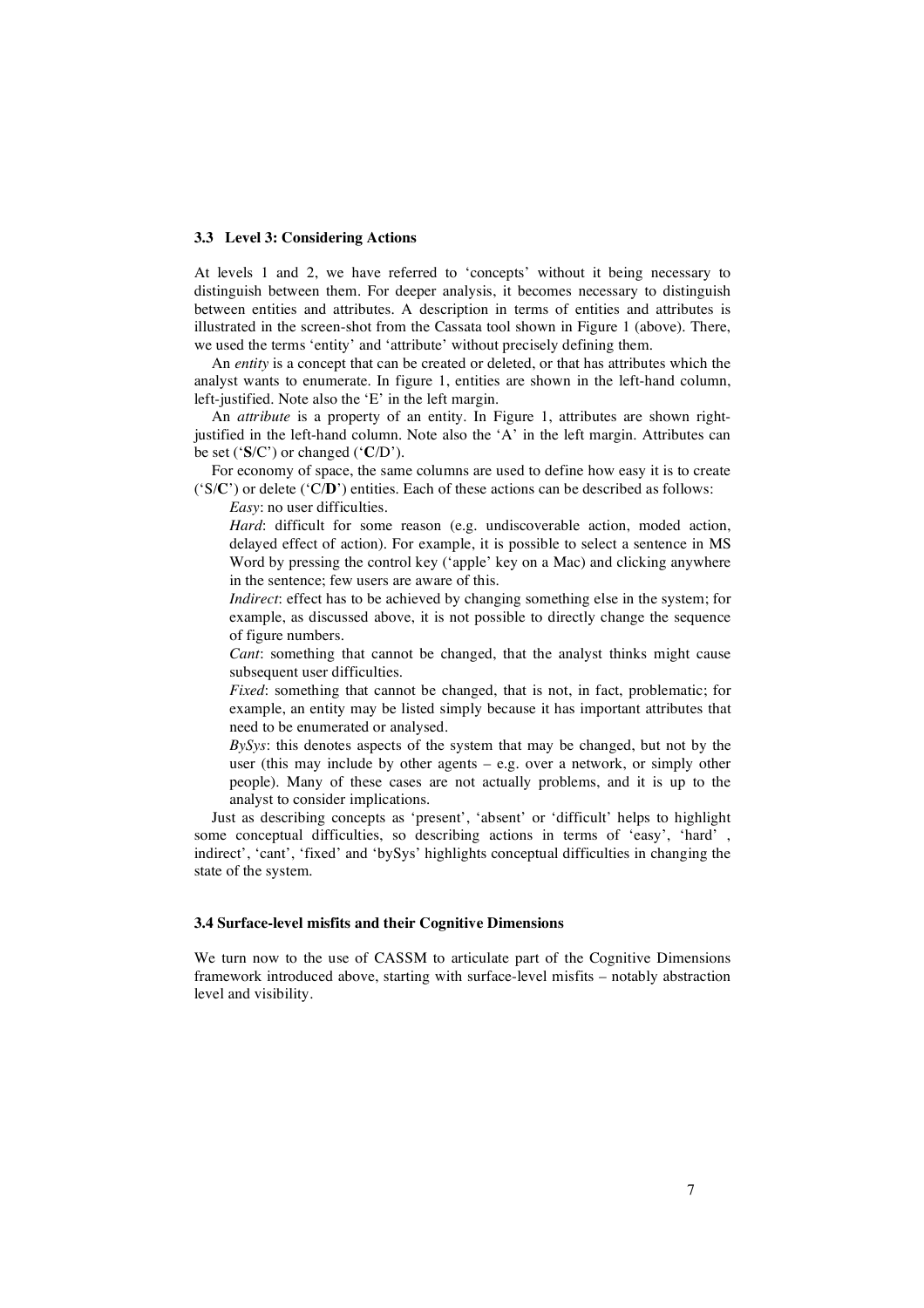**Abstraction level:** devices may be classed as imposing the use of abstractions ('abstraction-hungry' in Green's terminology), rejecting the use of abstractions ('abstraction-hating'), or allowing but not imposing abstractions ('abstractionneutral'); further, the abstractions themselves may be domain-based or device-based. CASSM can express these distinctions reasonably well and can therefore detect some of the misfits, among them:

- domain abstractions that are part of the user's conceptual but are not implemented within the device;
- device abstractions imposed upon the user.

Imposed device abstractions have to be learnt in order to work effectively with the device, such as style sheets or graphics masks, and are therefore easy or difficult to learn according to how well they are represented at the interface (as discussed above).

**Visibility:** the user's ability to view components readily when required, preferably in juxtaposition to allow comparison between components. CASSM cannot at present express either inter-item juxtaposability nor the number of search steps required to bring a required item to view ('navigability') but captures the essence of visibility by designating those concepts that are hidden, disguised, delayed or undiscoverable as 'difficult' in the interface representation.

## **4 Structural misfits: taking account of relationships**

As discussed above, structural misfits refer to the structure of information, and how the user can change that structure. Here, we present the structural misfits of which we are currently aware. These are a subset of Green's Cognitive Dimensions [3]. It is worth noting that structural misfits only apply to systems where the system state can be changed in a meaningful way by the user. Thus, systems such as web sites or vending machines do not generally suffer from structural misfits. However, systems such as drawing programs, word processors, music composition systems and design tools are prone to these misfits.

Another point to note is that although structural misfits are much finer-grained than the bolder surface-level misfits discussed above, they can be immense sources of user frustration and inefficiency.

Structural misfits depend on relationships that hold within the data. Five kinds of relationships are currently defined within Cassata. These are: *consists\_of*, *device\_constraint*, *goal\_constraint*, *affects*, and *maps\_onto*. As for entities and attributes, it is possible (though not always necessary) to state how well these relationships are represented at the interface, to the user, or in the underlying system.

**Consists\_of** takes two arguments, which we call Actor and ActedOn, which are both concepts. This means that the first consists\_of the second: chapter consists\_of paragraphs; set-of-paragraphs consists\_of paragraphs (e.g. sharing a paragraph style); etc.

**Device constraint** also takes two arguments, both concepts. The value of Actor constrains the possible values of ActedOn. For example, considering drawing a map on the back of an envelope, the starting position (for drawing) constrains the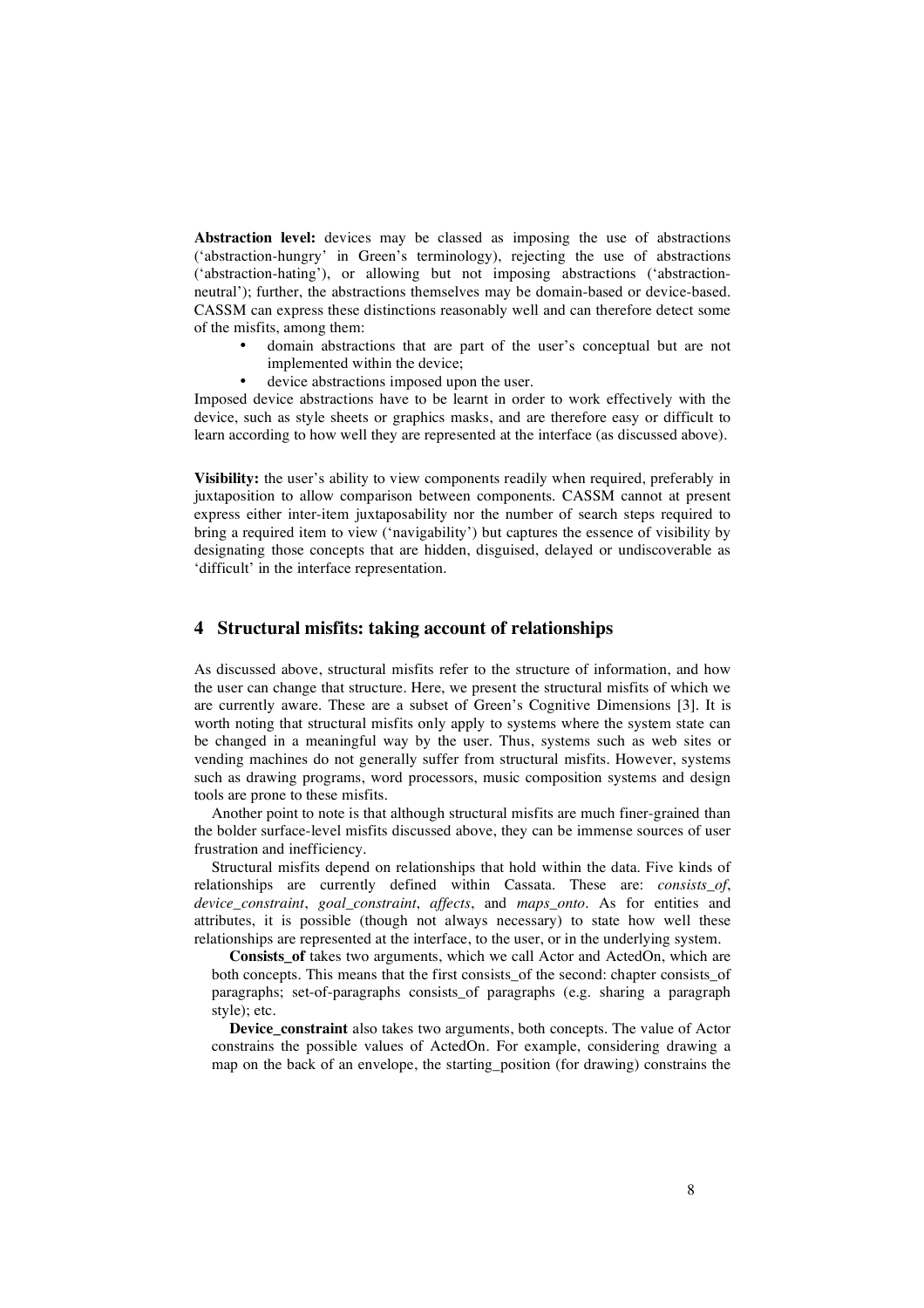location of a particular instruction. An easier example is that the field-width for a data entry field constrains the item-width for any items to be put in that field.

Goal constraint takes only one argument (ActedOn), which is the concept on which there is some domain-based constraint. For example, when writing a conference paper such as this one, it is common to have a limit on the length of a document.

**Affects** is concerned with side-effects: that changing the value of one concept will also change the value of another. For example, changing the number of words in a document will change its length.

**Maps** onto is a simple way of expressing the idea that two concepts are very similar but not quite identical. These are most commonly a domain-relevant concept and a device-relevant one. For example, a (user) meeting maps\_onto a (diary-entry) meeting but, depending on the form of the diary, the two meeting types may have importantly different attributes.

We now consider three important classes of structural misfits: viscosity (section 4.1), premature commitment (section 4.2) and hidden dependencies (section 4.3). In what follows, we take A to be an entity of interest with an attribute P, and B to be some other entity with attribute Q. these are defined in the top window by juxtaposition (i.e. attributes always appear immediately below the entity to which they pertain).

### **4.1 Viscosity**

As discussed above, "viscosity" captures the idea that a system is difficult to change in some way. Green [13] distinguished two types of viscosity, repetition and knockon, which can be defined as follows.

**1) Repetition viscosity** occurs when a single action within the user's conceptual model requires many, repetitive device actions.

Changing attribute P of entity A, A(P), needs many actions if:

A(P) is not directly modifiable  $B(Q)$  affects  $A(P)$  $B(Q)$  is modifiable A consists-of B

For example, as discussed above (section 2), we get repetition viscosity on figure numbers in a document because whenever a figure is added, deleted or moved, a range of figures need to be re-numbered one by one. Stated more formally:

```
set-of-figs(number-sequence) is not directly modifiable
figure(number) affects set-of-figs(number-sequence)
figure(number) is modifiable
set-of-figs consists-of figure
```
Figure 2 shows the basic requirements on a model for it to exhibit Repetition Viscosity. Note in particular the use of 'indirect' to denote something that can be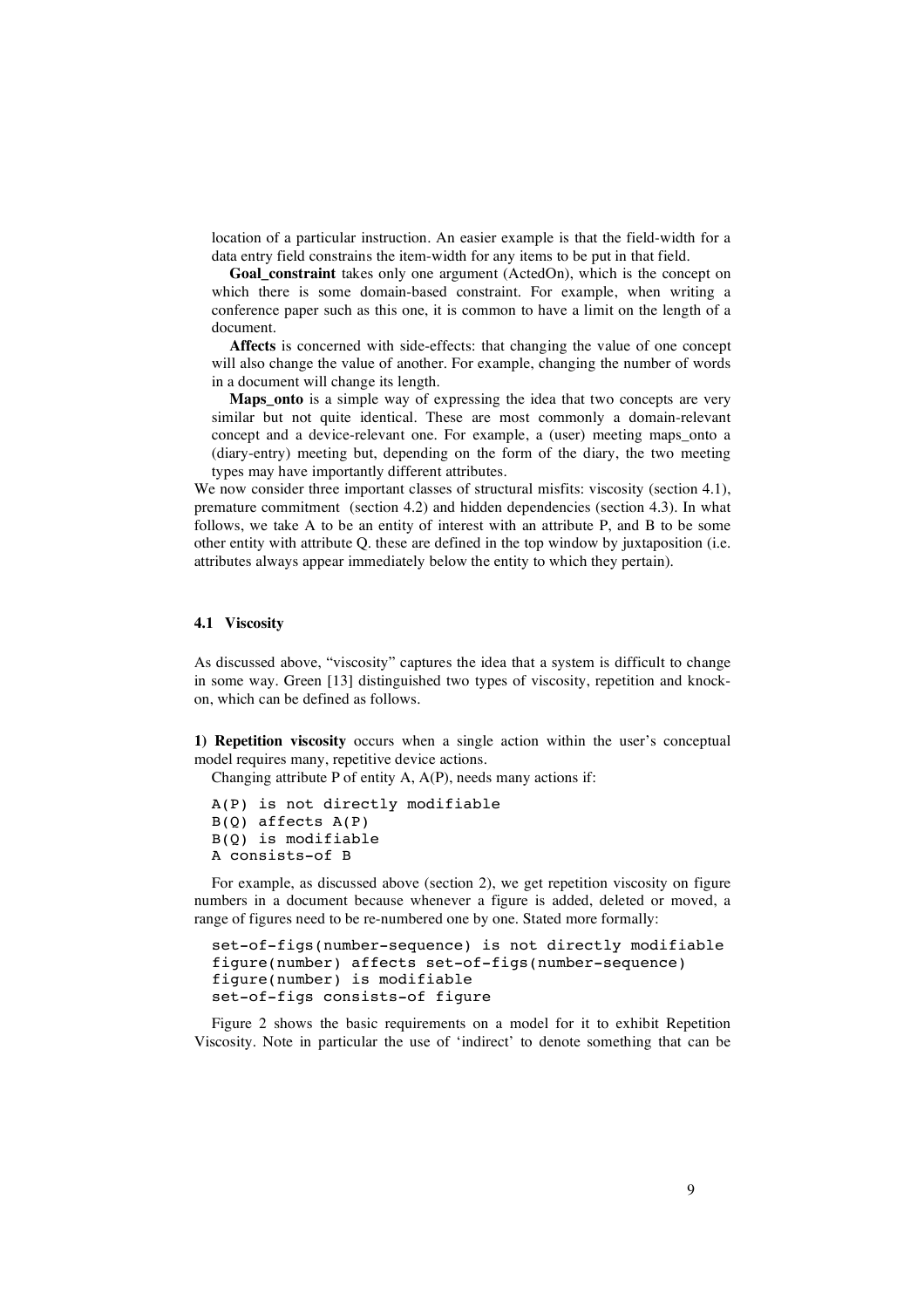changed, but not directly. Figure 3 shows the output when this particular model is assessed by Cassata.



**Fig. 2.** Repetition Viscosity

Repetition Viscosity Check ---- Repetition Viscosity Model attribute "Q" affects "P" entity "A" consists\_of "B" "A " owns "P" "P " is not directly modifiable "B " owns "Q" "Q " is directly modifiable possible case of repetition viscosity: to change "P" user may have to change all instances of "Q"

**Fig. 3.** Output from Repetition Viscosity analysis in Cassata

**2) Knock-on viscosity:** changing one attribute may lead to the need to adjust other things to restore the internal consistency. (In North America, a better-known phrase for the same concept appears to be 'domino effect'.)

Changing A(P) has possible knock-on if:

A(P) is modifiable modifying A(P) affects B(Q) there is a domain constraint on B(Q)

Timetables and schedules typically contain high knock-on viscosity; if one item is re-scheduled, many others may have to be changed as well.

Figure 4 shows the conditions for a model to exhibit Knock-on Viscosity. Figure 5 shows the output when this model is assessed by Cassata.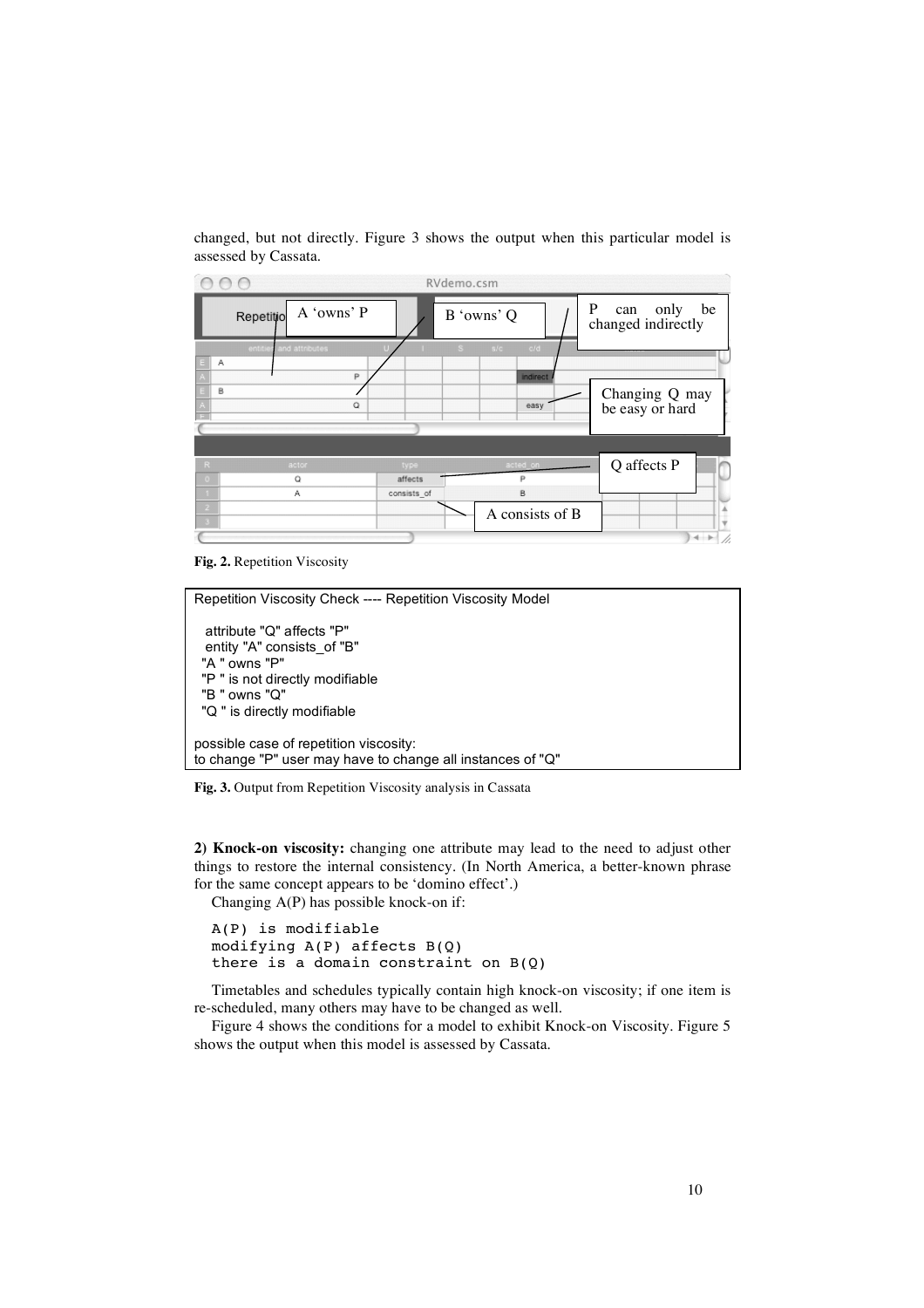

**Fig. 4.** Knock-on Viscosity

```
Knock-on Viscosity Check ---- Knock-on Viscosity Model
 attribute "P" affects "Q"
 there is a goal_constraint on "Q"
"P " is directly modifiable
possible case of knock-on viscosity
modifying "P" may violate a domain constraint for "Q"
```
**Fig. 5.** Output from Knock-on Viscosity analysis in Cassata

### **4.2 Premature Commitment**

Informally, premature commitment occurs when the user has to provide information to the system earlier than they would wish or are prepared for. We have several sets of conditions that alert to possible premature commitment.

**1) Non-modifiability premature commitment:** As discussed above (under actions), if an attribute cannot be changed after it has been set then the system possibly demands premature commitment:

```
A(P) is settable
A(P) is not modifiable
```
Some painting tools exhibit this type of premature commitment: that the width and colour of a line cannot be changed once it has been set.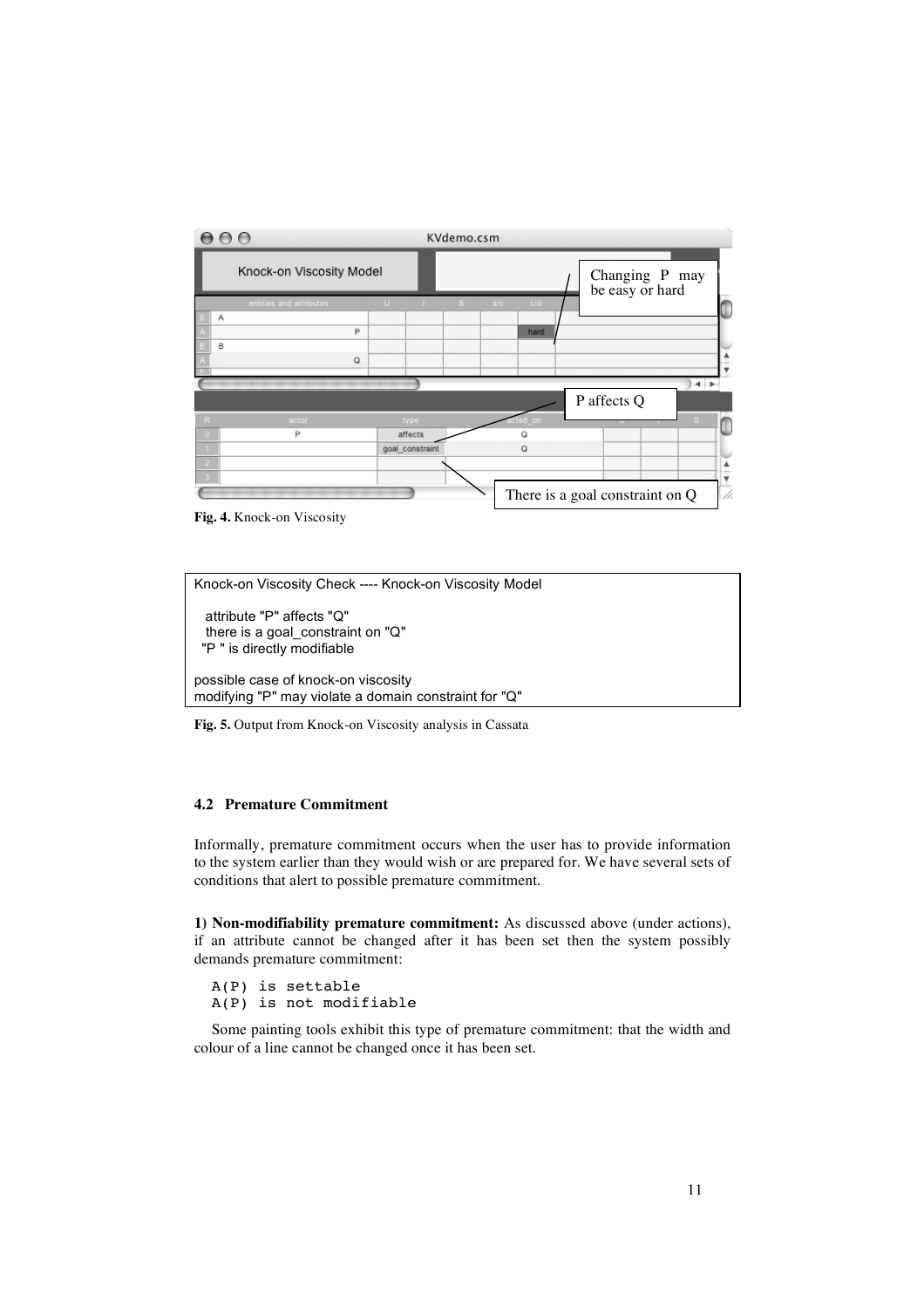Extending this to entities, we may get potential non-modifiability premature commitment if entities can be created but not subsequently deleted:

A is creatable A is not deletable

In principle the converse may hold too, but there are few situations in which that would class as premature commitment (rather than simply an irreversible action).

Figure 6 shows the conditions for a model to exhibit this kind of Premature Commitment. Figure 7 shows the output when this particular model is assessed by Cassata.

|            |                                                       | NMPC.csm                                                          |         |                  |      |      |                        |
|------------|-------------------------------------------------------|-------------------------------------------------------------------|---------|------------------|------|------|------------------------|
|            |                                                       | For entity or attribute, setting<br>/creating can be easy or hard |         |                  |      |      | $\dots$ if<br>changing |
|            | entities and attributes                               |                                                                   |         |                  |      |      | deleting               |
| create-ent |                                                       | present                                                           | present | present          | easy |      |                        |
|            | set-att                                               | present                                                           | present | present          | easy |      |                        |
| dalata ant |                                                       | nnocont                                                           |         | procent necessit |      | easy |                        |
|            | Conversely, for entities, the 'cant' and the 'easy' / |                                                                   |         |                  | easy | easy |                        |
|            | 'hard' can be swapped.                                |                                                                   |         | ent              |      |      |                        |

**Fig. 6.** Non-modifiability Premature Commitment

| Non-modifiability Premature Commitment ---- test NMPC Model                                         |
|-----------------------------------------------------------------------------------------------------|
| possible non-modifiable premature commitment:<br>entity "create-ent" can be created but not deleted |
| possible non-modifiable premature commitment:<br>attribute "set-att" can be set but not changed     |
| possible non-modifiable premature commitment:<br>entity "delete-ent" can be deleted but not created |

**Fig. 7.** Output from Non-modifiability PC analysis in Cassata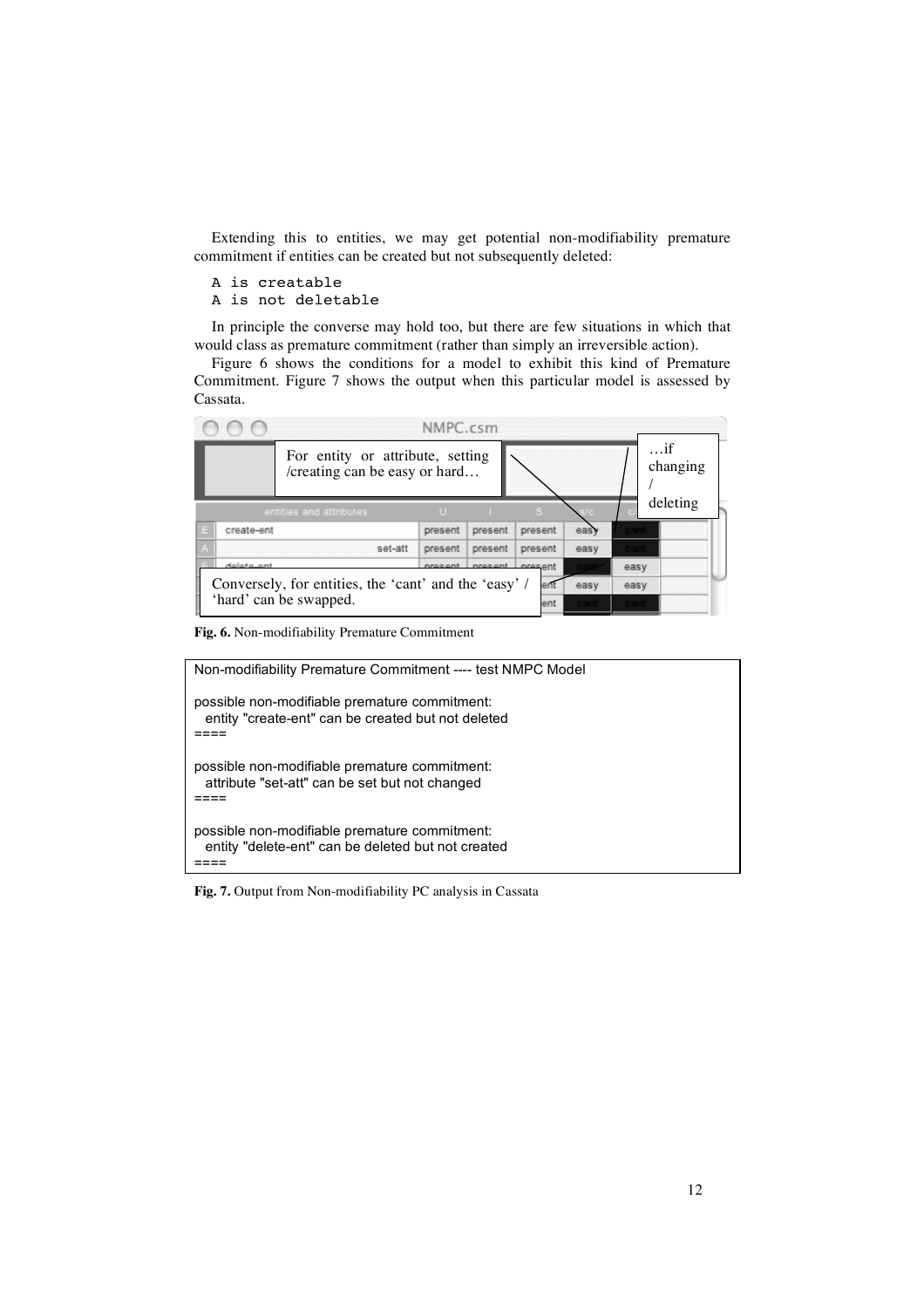**2) Abstraction-based premature commitment:** If a user has to define an abstraction in order to avoid repetition viscosity, and that abstraction has to be defined in advance, then the system potentially creates abstraction-based premature commitment. Frequently that abstraction will be a simple grouping. A common example of potentially premature commitment to abstractions is the defining of paragraph styles before starting to create a technical document. The purpose is to avoid repetition viscosity by allowing all paragraphs of one type to be reformatted in one action, but the problem is to foresee the required definitions. A more technical example would be the creation of a class hierarchy in object-oriented programming.

The conventional analysis in the Cognitive Dimensions framework is to treat the abstraction management components of the system as a separate sub-device, which may have its own properties of viscosity, hidden dependencies, etc [4]. In CASSM we take a simplified approach such that this type of premature commitment is highlighted if:

```
A consists-of B
A(P) is directly modifiable
A(P) affects B(Q)
```
The paragraph styles case would be represented thus:

```
Paragraph has attribute style
Set-of-paragraphs has attribute style-description
Set-of-paragraphs consists-of paragraph
Style-description is directly modifiable
Changing style-description causes style to change
```
Figure 8 shows the basic requirements on a model for it to exhibit Abstractionbased Premature Commitment. Figure 9 shows the output when this particular model is assessed by Cassata.



**Fig. 8.** Abstraction-based premature commitment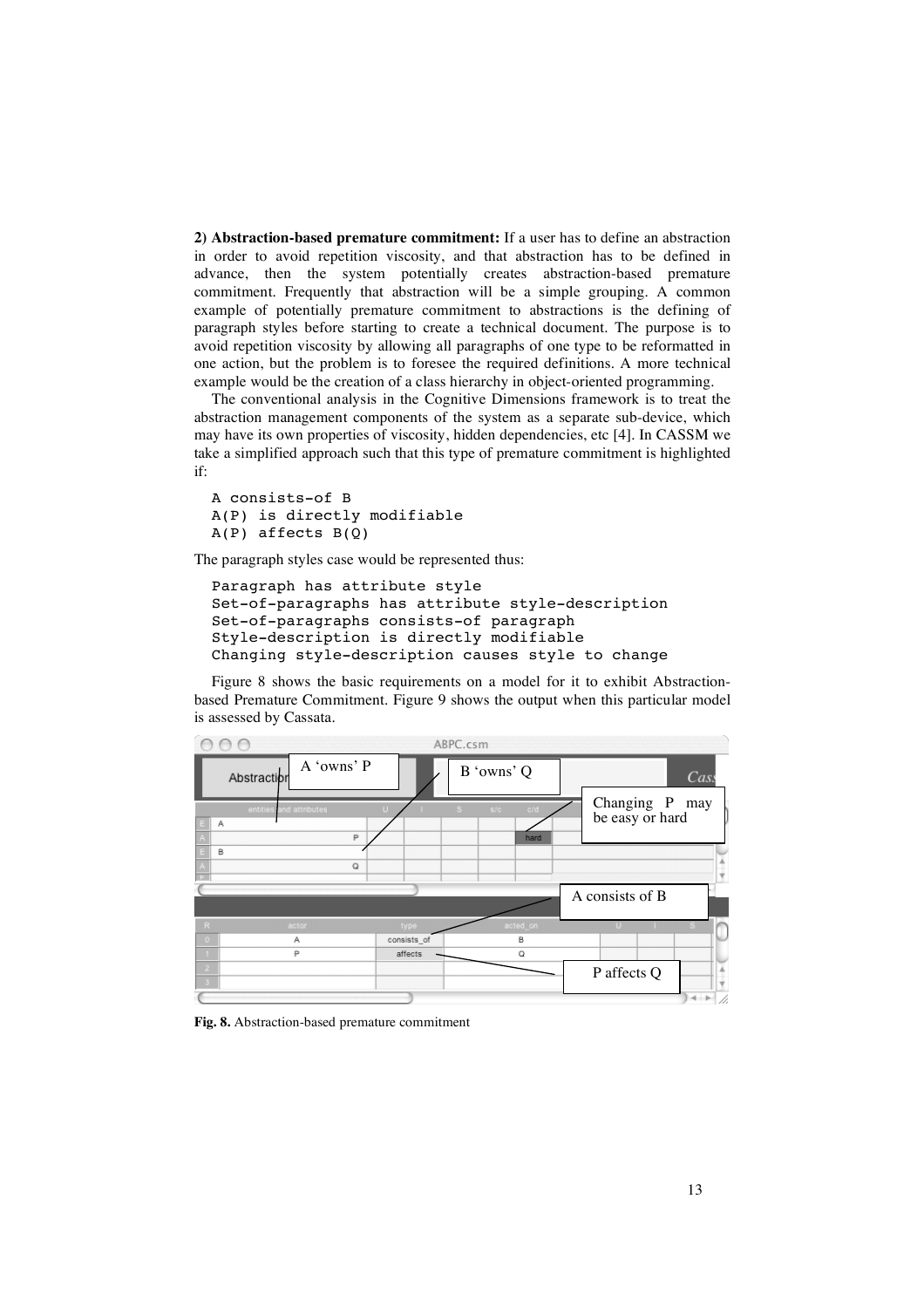```
Abstract-based Premature Commitment Check ---- Abstraction-based PC Model
 attribute "P" affects "Q"
 entity "A" consists_of "B"
 "A " owns "P"
 "P " is directly modifiable
 "B " owns "Q"
possible case of abstract-based premature commitment:
need to create an abstraction "A" to change all instances of "Q"
```
**Fig. 9.** Output from Abstraction-based PC analysis in Cassata

**3) Device-constraint premature commitment:** Here, setting an attribute of one entity constrains the way that new instances of another entity can be created:

```
B(Q) is settable
A(P) is not settable
There is a device constraint between B(Q) and A(P)It is possible to add more As
```
As mentioned above (when defining *device constraint*), one example of this is drawing a map on the back of an envelope; another is that of setting the field width in a data structure when the size of all items to be entered in that field is not known (here, ">=" is an example of a device constraint):

```
field(width) is settable
item(width) is not settable
field(width)>=item(width)
more items can be added
```
Figure 10 shows the basic requirements on a model for it to exhibit Deviceconstraint Premature Commitment. Figure 11 shows the output when this particular model is assessed by Cassata.



**Fig. 10.** Device-constraint premature commitment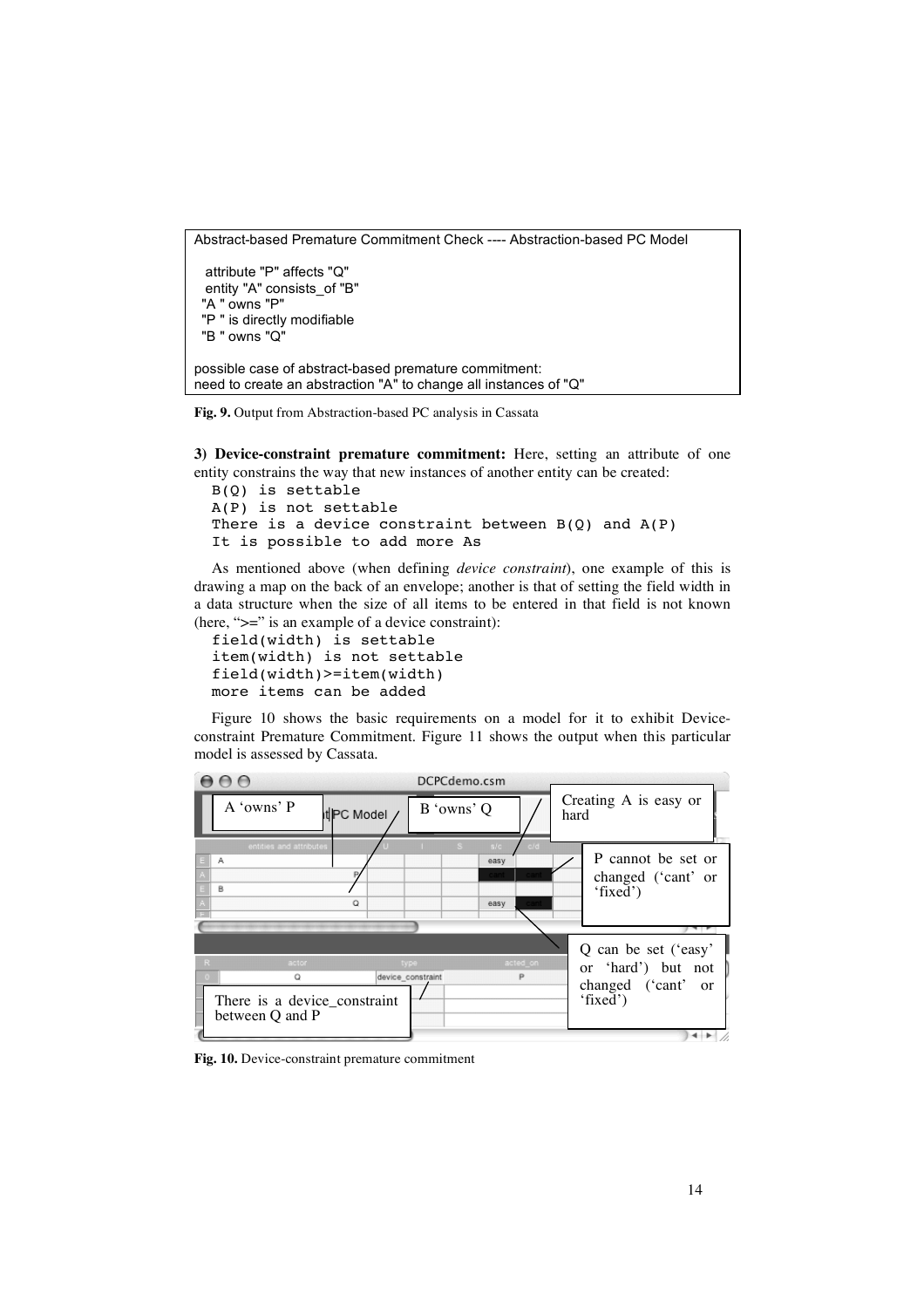```
Device-constraint Premature Commitment Check ---- Device-constraint PC Model
 attribute "Q" imposes a device_constraint on "P"
 "Q " can be set but not changed
"P " cannot be either set or changed
"A " can be created
possible case of device-constraint premature commitment:
attribute "P" may be constrained by "Q"
```
**Fig. 11.** Output from Device-constraint PC analysis in Cassata

### **4.3 Hidden Dependencies**

A hidden dependency occurs when important links between concepts are not visible (or otherwise readily available to the user). Spreadsheets contain many hidden dependencies, so that changing a value or formula somewhere in a sheet can have unanticipated knock-on effects elsewhere in the sheet. Similarly, changing a style in MS Word can have unexpected knock-on effects on other styles through the style hierarchy. This is formalised simply:

```
Changing C affects D
The relationship is not visible
```
Here, C and D are concepts (entities or attributes). They may even be the same concept. For example, in the word processor because the concept 'style definition' denotes an aggregate of styles formed into a hierarchy, changing any one definition potentially changes other definitions that refer to it, so we have the reflexive relationship:

```
Changing style-definition affects style-definition
The relationship is not visible
```
Figure 12 shows the basic requirements on a model for it to exhibit Hidden Dependencies. Figure 13 shows the output when this particular model is assessed by Cassata.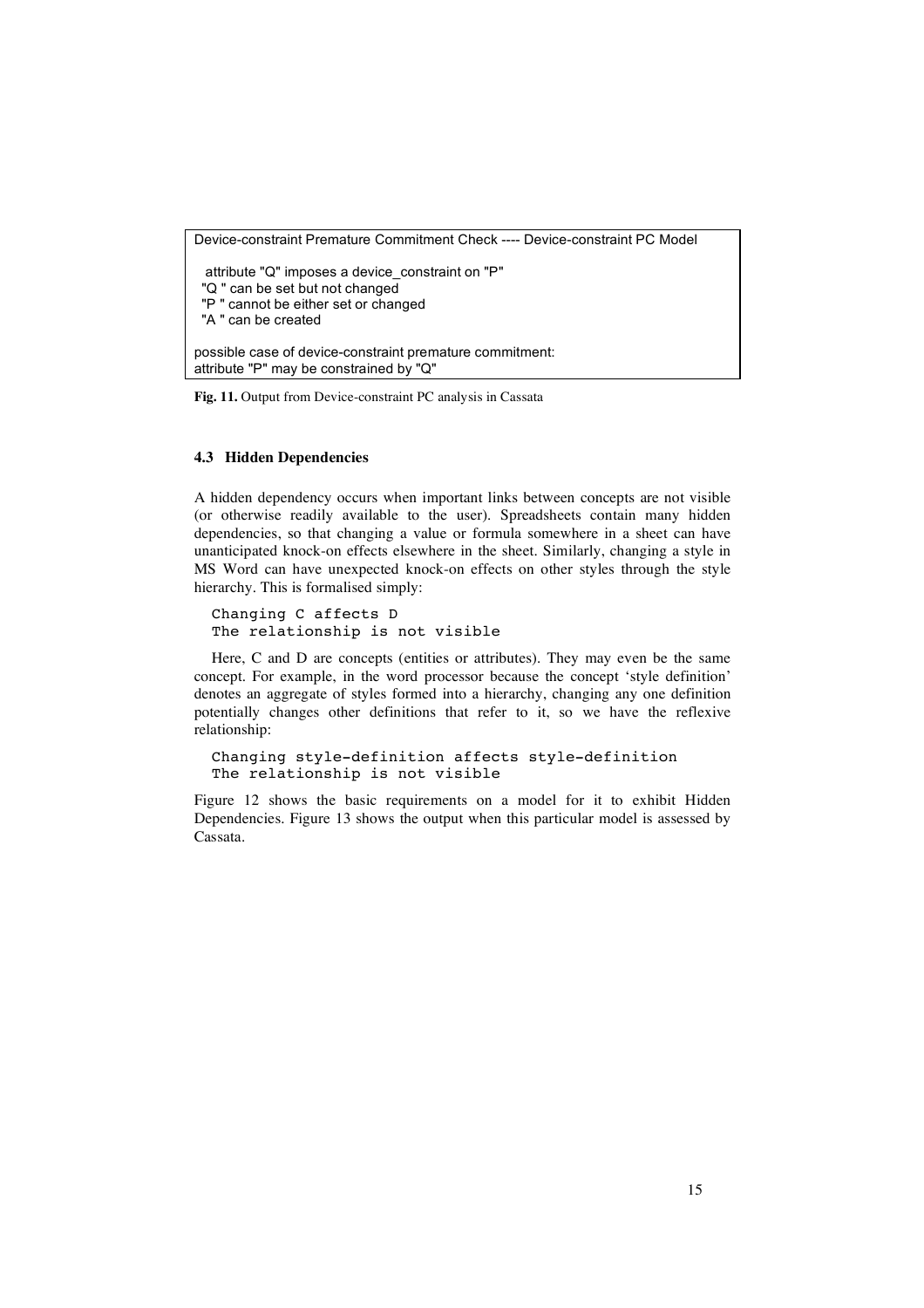

**Fig. 12.** Hidden Dependencies



**Fig. 13.** Output from Hidden Dependencies analysis in Cassata

## **5 Conclusions**

In this paper, we have presented a particular approach to assessing the usability of an interactive system based on the idea of 'quality of fit' between user and system. In particular, we have used the ontology of CASSM (considering entities, attributes, actions and a set of defined relationship types, and properties of each of these) to deliver precise definitions of various kinds of surface and structural misfits. The structural misfits are all based on Green's [12] Cognitive Dimensions. Some of the surface misfits can also be identified as CDs, but most are not, and all have been independently derived from the basic CASSM ontology.

The prototype Cassata tool allows CASSM-based descriptions of systems to be created quickly and with a minimum of special concepts. When a CASSM description has been entered into Cassata, potential occurrences of both surface and structural misfits can be automatically identified, thereby alerting analysts to possible usability problems. With the help of Cassata we have preserved the original quick-to-do feel of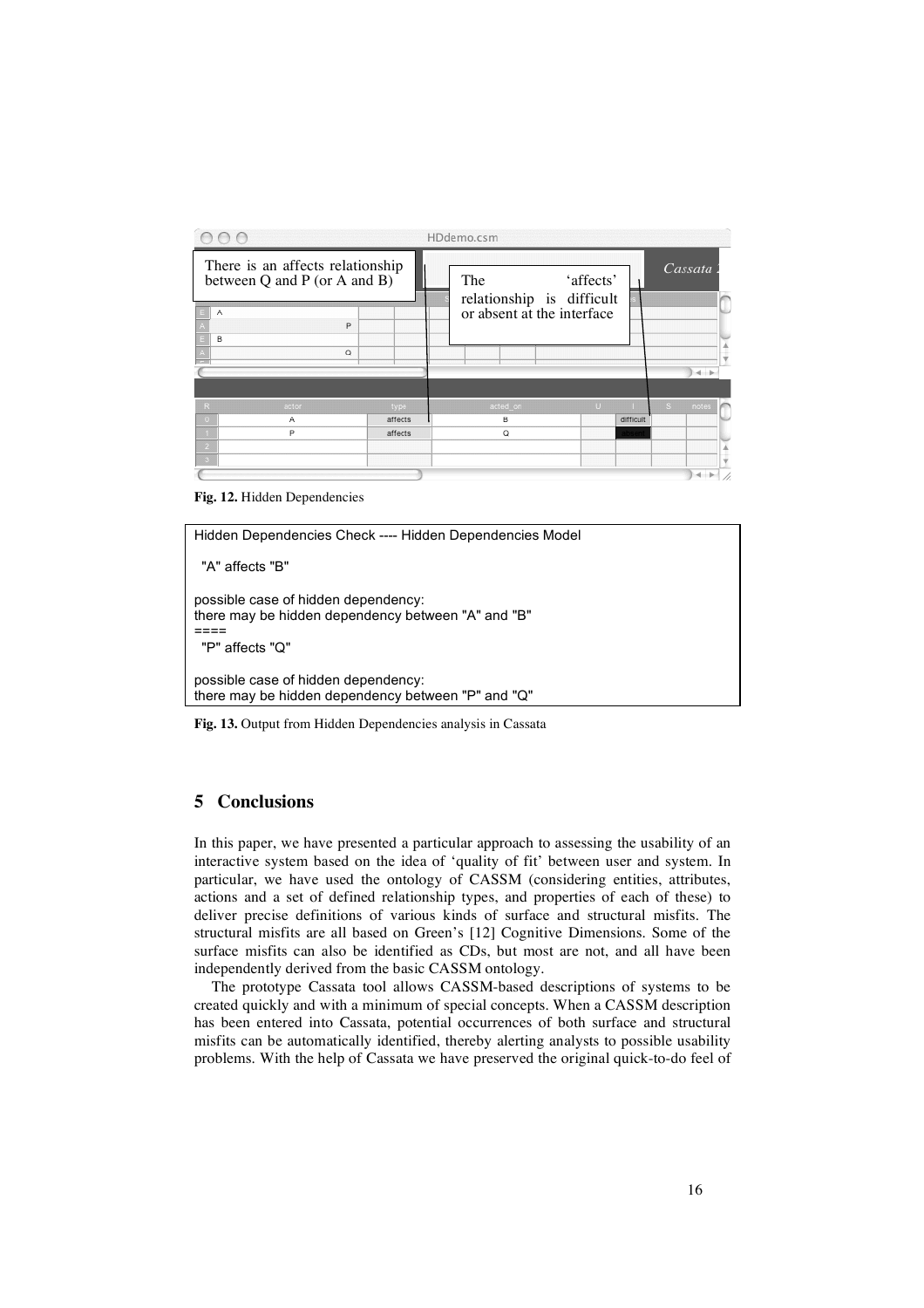the Cognitive Dimensions analysis, unlike previous efforts at formalising the Cognitive Dimensions framework [11,19].

In practice, we have found that it is usually easier to identify structural misfits informally (as has been done historically with CDs) than by generating the full CASSM representation in Cassata; in this case, the role of the formalisation is to validate that informal understanding and make it more precise. The Cassata tool provides simple but valuable support in identifying both surface and structural misfits.

We are not claiming that the set of misfits presented here is complete. There are many different *kinds* of misfits between users and systems, many of which are outside the scope of CASSM – for example, inconsistencies in procedures for similar tasks would be picked up by other techniques but are not directly addressed within CASSM. In this work, we have focused on conceptual misfits, which have not been widely recognised in earlier work on usability evaluation.

The work reported here is ongoing; elsewhere, we have reported the application of CASSM to various kinds of interactive systems [7,10]. Current work is addressed at refining the Cassata prototype, extending the set of structural misfits and scoping CASSM by comparison with other usability evaluation techniques (e.g. [6]). We believe that this work makes an important contribution to the overall repertoire of evaluation approaches for interactive systems.

## **Acknowledgements**

This work is supported by EPSRC grant GR/R39108.

### **References**

- 1. Beyer, H., Holtzblatt, K.: *Contextual Design*. San Francisco : Morgan Kaufmann. (1998).
- 2. Blackwell, A.F., Green, T.R.G.: A Cognitive Dimensions questionnaire optimised for users. In A.F. Blackwell & E. Bilotta (Eds.) *Proceedings of the Twelfth Annual Meeting of the Psychology of Programming Interest Group* (2000).137-152.
- 3. Blackwell, A., Green, T. R. G.: Notational systems the Cognitive Dimensions of Notations framework. In J. Carroll (ed.), *HCI Models, Theories and Frameworks*, Morgan Kaufmann. (2003) 103-134.
- 4. Blackwell, A., Hewson, R., Green, T. R. G.: The design of notational systems for cognitive tasks. E. Hollnagel (ed.) In E. Hollnagel (Ed.), *Handbook of Cognitive Task Design*. Mahwah, N.J.: Lawrence Erlbaum. (2003) 525-545.
- 5. Blandford, A. E., Green, T. R. G.: Group and individual time management tools: what you get is not what you need. *Personal and Ubiquitous Computing*. Vol 5 No 4. (2001) 213–230.
- 6. Blandford, A., Keith, S., Connell, I., Edwards, H.: Analytical usability evaluation for Digital Libraries: a case study. In *Proc. ACM/IEEE Joint Conference on Digital Libraries*. (2004) 27-36.
- 7. Blandford, A. E., Wong, B. L. W., Connell, I. W., Green, T. R. G.: Multiple viewpoints on computer supported team work: a case study on ambulance dispatch. In X. Faulkner, J. Finlay & F. Détienne (eds), *Proc. HCI 2002 (People and Computers XVI*), Springer (2002) 139-156.